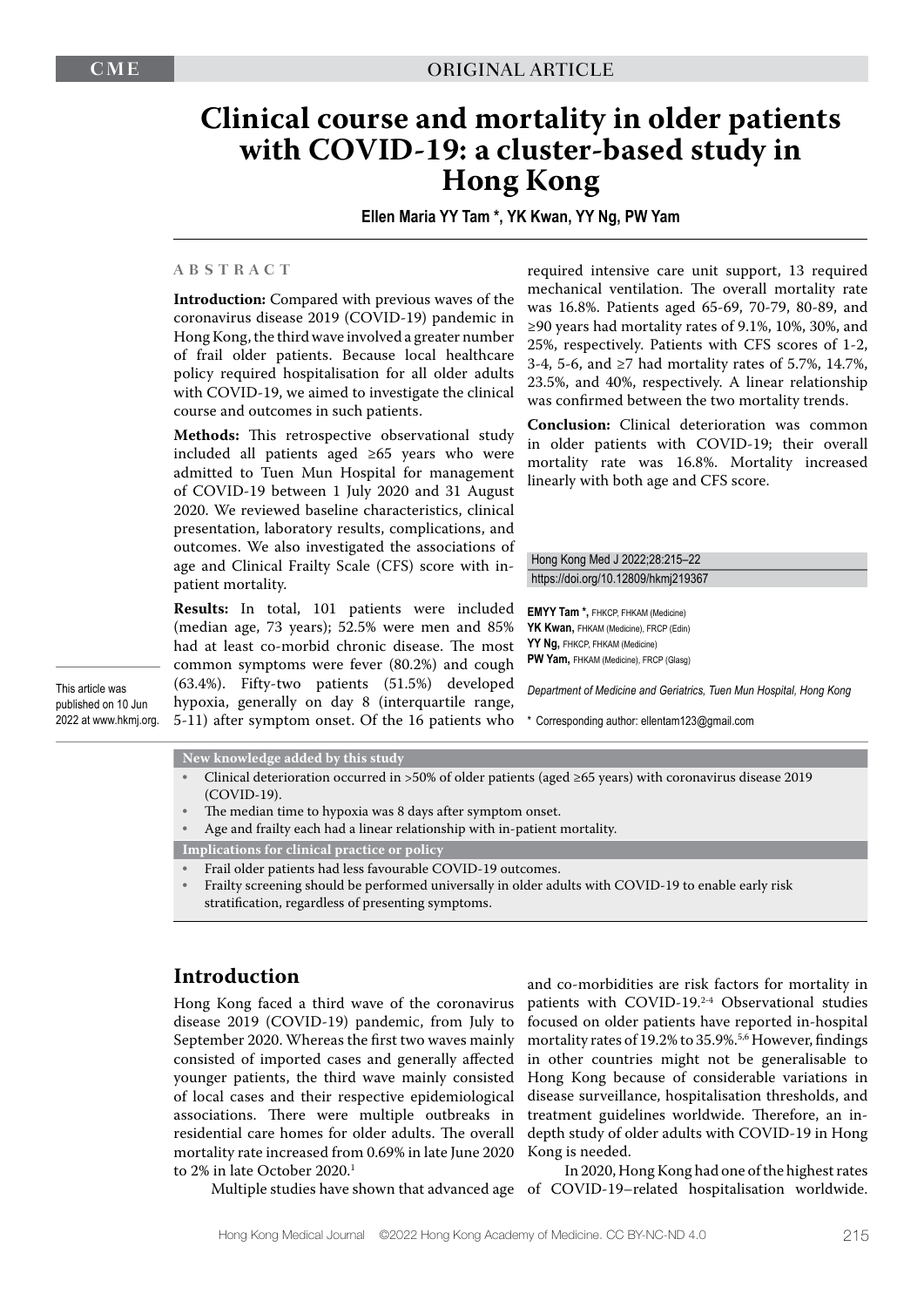# 老年新冠病毒患者的臨床病程及死亡率:香港 新界西聯網研究

## 譚婉兒、關耀強、吳玉容、任炳華

目的:與過往兩波疫情相比,香港第三波新冠病毒疫情涉及更多老年 患者。基於現行政策,所有65歲或以上的新冠患者皆須接受留院隔 離。本研究旨在探討這組患者的臨床病程及死亡率。

方法:這項回顧性研究收集於2020年7月1日至8月31日期間入住屯門 醫院的65歲或以上新冠病毒患者資料,檢視患者的基礎特性、臨床病 徵、化驗結果、併發症及臨床結果。本研究亦分析患者年齡及臨床衰 弱評估量表(CFS)分數與死亡率之間的關聯。

結果:共101名患者被納入研究,年齡中位數為73歲,當中52.5%男 性,85%至少有一種長期病患。常見病徵有發燒(80.2%)及咳嗽 (63.4%)。52名病人(51.5%)出現缺氧,普遍由病發起第8天發生 (四分位距5-11天)。共16名病人需要接受深切治療,其中13人需 接受入侵性呼吸機支援。整體死亡率為16.8%。65至69歲、70至79 歲、80至89歲、以及90歲或以上的患者死亡率分別為9.1%、10%、 30%以及25%。CFS分數為1-2、3-4、5-6以及7-9的患者死亡率分別為 5.7%、14.7%、23.5%以及40%。年齡及衰弱程度皆與死亡率之間存在 線性關係。

結論:病情惡化乃老年新冠患者間的常見現象,其整體死亡率為 16.8%。死亡率亦會隨年齡及CFS分數而出現線性上升。

> The local healthcare policy required hospitalisation of all patients aged ≥65 years who had COVID-19; those patients were then admitted to isolation wards, regardless of disease severity. This unique situation enabled us to perform a comprehensive review of the clinical course and outcomes of older patients with COVID-19 in Hong Kong. We compared mortality rates among age-groups and frailty levels to determine whether such factors had predictive value for survival.

# **Methods**

# **Study design and data collection**

This retrospective observational study included patients aged ≥65 years who were admitted to Tuen Mun Hospital, Hong Kong, for management of polymerase chain reaction–confirmed COVID-19 between 1 July 2020 and 31 August 2020. Cases were identified from the hospital's Infectious Disease Team database. We excluded patients who had previously been discharged for COVID-19 and readmitted for other causes, as well as patients who had not been discharged by 31 October 2020 (ie, the date of study commencement).

Hospitalised cases were managed in accordance with standardised practices; routine nursing and medical care were provided under the supervision of infectious disease specialists. Each patient's clinical data (ie, baseline characteristics, co-morbidities, clinical presentation, laboratory findings, treatment,

clinical outcomes, and complications) were retrieved from electronic medical records. The 2007 version of the Clinical Frailty Scale (CFS) was used to assess frailty with scores from 1 (very fit) to 9 (terminally ill).7 The CFS scores were retrospectively derived on the basis of patient co-morbidities, premorbid mobility, and levels of function; these factors were determined using clinical notes, medical and nursing admission assessments, and allied health records. Presenting symptoms and onset dates were reported by patients or their caregivers. Chronic heart disease was defined as any ischaemic or valvular heart disease, arrhythmia, and/or heart failure. Chronic respiratory disease was defined as asthma, chronic obstructive pulmonary disease, bronchiectasis, and/ or obstructive sleep apnoea. Chronic kidney disease was defined as chronic kidney disease stage ≥3a. Viral load was determined by the cycle threshold (CT) value in polymerase chain reaction analysis of specimens from the respiratory tract; this value reflected the number of amplification cycles required to produce a detectable amount of viral RNA and was inversely proportional to the viral load. Laboratory results were recorded at baseline unless otherwise specified.

# **Outcomes**

Primary outcomes were the clinical course and outcomes of patients, including their clinical presentation, laboratory findings, treatment, clinical deterioration (defined as hypoxia onset, mechanical ventilation requirement, or intensive care unit [ICU] admission), complications (eg, acute kidney injury, liver impairment, superinfection, thromboembolic, and acute ischaemic events), and in-patient mortality. We compared these findings between survivors and non-survivors. Secondary outcomes were the mortality rates according to age-group and frailty level.

Hypoxia was defined as oxygen desaturation that resulted in a need for supplemental oxygen. In accordance with the KDIGO (Kidney Disease: Improving Global Outcomes) 2012 acute kidney injury guideline,<sup>8</sup> acute kidney injury was defined as an increase in serum creatinine by >26.5 mmol/L within 48 hours or an increase to ≥1.5-fold above baseline, where baseline presumably occurred within the previous 7 days. Liver impairment was defined as an increase of >3-fold above the upper normal limit of serum alanine aminotransferase. Superinfection was defined as secondary bacterial, viral, or fungal infection that occurred ≥48 hours after admission.

# **Statistical analysis**

Statistical analyses were performed using SPSS (Window version 22.0; IBM Corp, Armonk [NY], Unite States). All continuous variables in this study had skewed distributions using the Kolmogorov–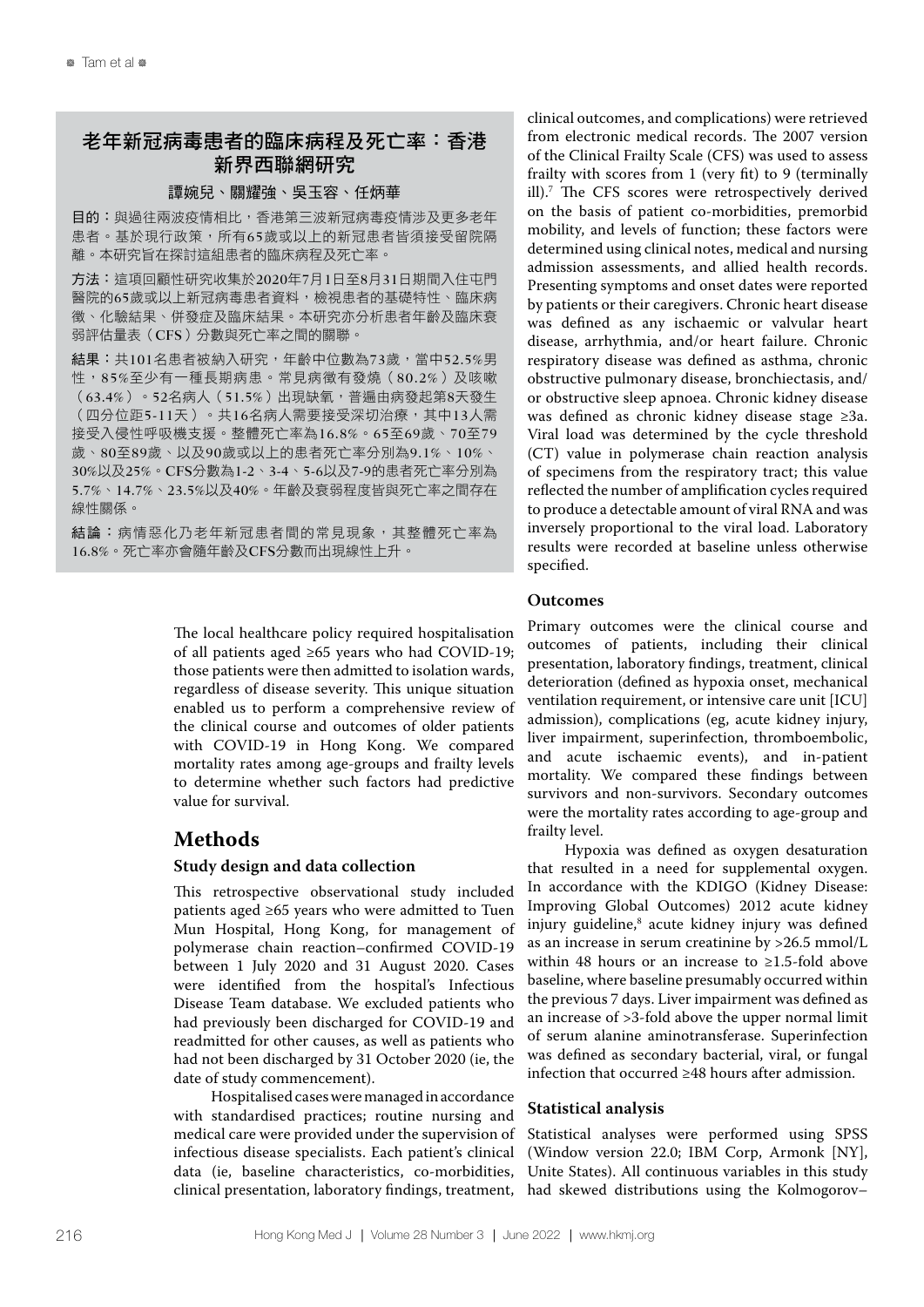Smirnov test and were expressed as medians with interquartile ranges (IQRs), while categorical variables were expressed as numbers with percentages (%). The Mann-Whitney *U* test was used to compare non-parametric continuous data between groups. As appropriate, the Chi squared test or Fisher's exact test was used to compare categorical variables. The Cochran–Armitage trend test was used to assess mortality trends. All statistical tests were two-sided and P<0.05 was considered indicative of statistical significance.

and adults aged <65 years (n=323), as well as older adults who had not yet been discharged by the study date (n=3), 101 patients were included in the study.

Baseline patient characteristics are shown in Table 1. The median age was 73 years (range, 65-96); 99% of patients were Chinese, 52.5% were men, and 28.7% were old age home residents. Furthermore, 30.7% had at least mild frailty (CFS score ≥5). Overall, 85% of the older patients had at least one co-morbid chronic disease, including hypertension (73.3%); diabetes mellitus (37.6%); hyperlipidaemia (50.5%); chronic heart (14.9%), lung (6.9%), or kidney (5.9%) diseases; stroke (15.8%); dementia (9.9%); obesity (3%); and active malignancy (3%).

# **Results**

### **Study population and baseline characteristics**

During the study period, 427 patients were admitted to Tuen Mun Hospital for management of COVID-19. After the exclusion of paediatric patients

**Presentation and laboratory findings**

Patients were generally admitted 3 days (IQR, 1-6) after symptom onset (Table 1). Only 4% of patients

TABLE 1. Baseline characteristics and clinical presentation<sup>\*</sup>

|                                         | All patients (n=101) | Survived (n=84) | Died $(n=17)$ | P value |
|-----------------------------------------|----------------------|-----------------|---------------|---------|
| <b>Baseline characteristics</b>         |                      |                 |               |         |
| Age, y                                  | 73 (68-83)           | 72 (68-82.75)   | 82 (73-85.5)  | 0.028   |
| Male sex                                | 53 (52.5%)           | 44 (52.4%)      | 9(52.9%)      | 0.966   |
| <b>Clinical Frailty Scale score</b>     | $3(2-5)$             | $3(2-5)$        | $5(3-7)$      | 0.009   |
| Clinical Frailty Scale score ≥5         | 31 (30.7%)           | 22 (26.2%)      | 9(52.9%)      | 0.019   |
| Resident of care home                   | 29 (28.7%)           | 21 (25.0%)      | 8 (47.1%)     | 0.067   |
| Active smoker                           | $3(3.0\%)$           | 3(3.6%)         | $\mathbf 0$   | 1.000   |
| Active drinker                          | $3(3.0\%)$           | 3(3.6%)         | $\mathbf 0$   | 1.000   |
| Hypertension                            | 74 (73.3%)           | 60 (71.4%)      | 14 (82.4%)    | 0.353   |
| Diabetes mellitus                       | 38 (37.6%)           | 31 (36.9%)      | 7 (41.2%)     | 0.740   |
| Hyperlipidaemia                         | 51 (50.5%)           | 40 (47.6%)      | 11 (64.7%)    | 0.199   |
| Obesity                                 | $3(3.0\%)$           | 3(3.6%)         | 0             | 1.000   |
| Chronic heart disease                   | 15 (14.9%)           | 15 (17.9%)      | $\mathbf 0$   | 0.068   |
| Chronic lung disease                    | 7 (6.9%)             | 4(4.8%)         | 3(17.6%)      | 0.091   |
| Chronic kidney disease                  | $6(5.9\%)$           | $5(6.0\%)$      | $1(5.9\%)$    | 1.000   |
| <b>Stroke</b>                           | 16 (15.8%)           | 11 (13.1%)      | 5 (29.4%)     | 0.138   |
| Dementia                                | 10 (9.9%)            | 7(8.3%)         | 3(17.6%)      | 0.366   |
| Active malignancy                       | $3(3.0\%)$           | 2(2.4%)         | $1(5.9\%)$    | 0.428   |
| Clinical presentation                   |                      |                 |               |         |
| Time from symptom onset to admission, d | $3(1-6)$             | $3(2-7)$        | $1.5(1-3)$    | 0.068   |
| Completely asymptomatic                 | $2(2.0\%)$           | 2(2.4%)         | $\pmb{0}$     | 1.000   |
| Fever                                   | 81 (80.2%)           | 66 (78.6%)      | 15 (88.2%)    | 0.362   |
| Cough                                   | 64 (63.4%)           | 54 (64.3%)      | 10 (58.8%)    | 0.670   |
| Sputum                                  | 38 (37.6%)           | 30 (35.7%)      | 8 (47.1%)     | 0.379   |
| Dyspnoea                                | 18 (17.8%)           | 13 (15.5%)      | 5 (29.4%)     | 0.178   |
| Required oxygen on admission            | 12 (11.9%)           | 8 (9.5%)        | 4 (23.5%)     | 0.115   |
| Diarrhoea                               | 12 (11.9%)           | 10 (11.9%)      | 2(11.8%)      | 1.000   |
| Anosmia                                 | $5(5.0\%)$           | $5(6.0\%)$      | 0             | 0.583   |

\* Data are shown as median (interquartile range) or No. (%), unless otherwise specified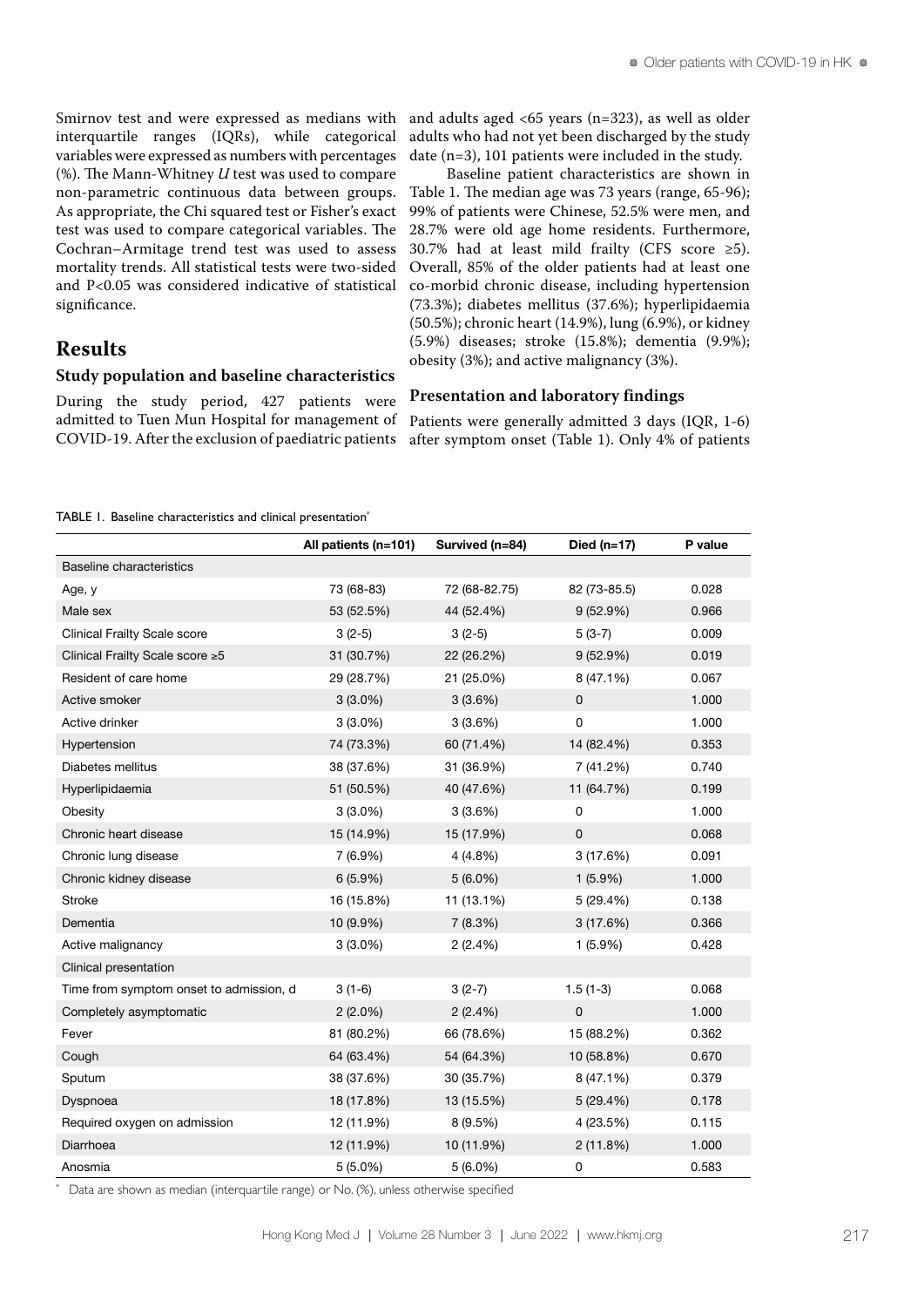were asymptomatic on admission, while only 2% of patients remained completely asymptomatic throughout the course of disease. Common presenting symptoms included fever (80.2%), cough (63.4%), sputum (37.6%), dyspnoea (17.8%), diarrhoea (11.9%), and anosmia (5%). Overall, 11.9% of patients required oxygen support on admission.

Laboratory findings are shown in Table 2. The median trough CT value was 16.6. Lymphopenia and hyponatraemia were common; the median trough lymphocyte count and sodium level were 0.6  $\times$   $10^9$ /L and 133 mmol/L, respectively. Elevated levels of lactate dehydrogenase, C-reactive protein, D-dimer, and ferritin were also common.

# **Treatment**

Antiviral drugs were administered to 86.1% of patients, while antibiotics were administered to 83.2% of patients. During the study period, combined administration of lopinavir-ritonavir and interferon beta-1b was the most commonly used

COVID-19-specific antiviral treatment approach. Other COVID-19 treatments (eg, systemic steroid, remdesivir, tocilizumab, convalescent plasma, and extracorporeal blood purification) were administered in accordance with each patient's clinical indications. Systemic steroid treatment was administered to 48.5% of patients; it was mostly administered to patients who developed hypoxia. Overall, 4% of patients received convalescent plasma, 8% required renal replacement therapy, and 1% required extracorporeal membrane oxygenation.

# **Clinical outcomes and complications**

Clinical deterioration occurred in more than half of the older patients. Fifty-two patients (51.5%) developed hypoxia, generally on day 8 (IQR, 5-11) after symptom onset. The outcomes of the 52 patients who developed hypoxia are shown in Figure 1; among the 16 patients who received ICU support, 13 required mechanical ventilation and six died. Three patients did not require mechanical ventilation after

|                                                      | All patients (n=101) | Survived (n=84)   | Died $(n=17)$       | P value |
|------------------------------------------------------|----------------------|-------------------|---------------------|---------|
| Trough CT value                                      | 16.6 (15.4-20.4)     | 17.2 (15.7-21.4)  | 15.4 (13.9-17.8)    | 0.005   |
| Baseline lymphocyte count, x 10 <sup>9</sup> /L      | $0.9(0.7-1.3)$       | $0.9(0.7-1.3)$    | $0.9(0.7-1.2)$      | 0.541   |
| Trough lymphocyte count, $\times$ 10 <sup>9</sup> /L | $0.6(0.4-0.9)$       | $0.7(0.4-1)$      | $0.4(0.2 - 0.55)$   | < 0.001 |
| Neutrophil count, x 10 <sup>9</sup> /L               | $3.7(2.7-5.15)$      | $3.6(2.7-5)$      | 4.4 (2.75-6.35)     | 0.238   |
| Platelet count, $\times$ 10 <sup>9</sup> /L          | 192 (154-231)        | 191 (155.3-231.5) | 194 (133.5-235)     | 0.747   |
| <b>INR</b>                                           | $1(1.0-1.1)$         | $1(1-1.1)$        | $1.1(1-1.1)$        | 0.032   |
| APTT, sec                                            | 25.8 (24.1-29.1)     | 25.8 (24-28)      | 28.5 (24.2-31.9)    | 0.131   |
| Baseline sodium, mmol/L                              | 137 (135-140)        | 137 (135-140)     | 138 (136.5-140.5)   | 0.353   |
| Trough sodium, mmol/L                                | 133 (130-135.5)      | 133 (128.25-135)  | 133 (130.5-138)     | 0.181   |
| Baseline ALT, U/L                                    | 21 (13.3-32)         | 22 (14-34)        | 17 (10.5-31)        | 0.197   |
| Peak ALT, U/L                                        | 52 (24-121)          | 48.5 (23.3-101.5) | 62 (28-287.5)       | 0.309   |
| Albumin, g/L                                         | 37 (34-40.5)         | 38 (34-41.75)     | 36 (35.5-39)        | 0.360   |
| Glucose, mmol/L                                      | $6.6(5.6-8.6)$       | $6.4(5.6-9.08)$   | $6.6(5.8-7.6)$      | 0.986   |
| Baseline CK, U/L                                     | 94 (60-166)          | 94 (62-169)       | 101.5 (48.8-162.3)  | 0.970   |
| Peak CK, U/L                                         | 131 (75-253)         | 117 (71-234)      | 225.5 (134.8-328.3) | 0.014   |
| Baseline LDH, U/L                                    | 236 (200-294.5)      | 231 (198.3-295.3) | 244 (214.5-284)     | 0.448   |
| Peak LDH, U/L                                        | 341 (273-451.5)      | 326 (268.5-419.8) | 522 (214.5-912.5)   | 0.014   |
| Baseline CRP, mg/L                                   | $27(7.7-68.1)$       | 19.1 (4.7-48.4)   | 57 (9.5-85.4)       | 0.242   |
| Peak CRP, mg/L                                       | 102 (58.5-161)       | 90.1 (41.8-146)   | 148 (89.1-244.5)    | 0.008   |
| D-dimer, ng/mL                                       | 956 (585-1480)       | 897 (544-1295)    | 2461 (802-2214)     | 0.209   |
| Procalcitonin, ng/mL                                 | $0.25(0.25-0.25)$    | $0.25(0.25-0.25)$ | $0.28(0.25-0.36)$   | 0.004   |
| Ferritin, pmol/L                                     | 1973 (1087-4953)     | 1942.5 (966-4372) | 2791 (1339-9487)    | 0.070   |
| HbA1c, %                                             | $6.4(5.7 - 7.5)$     | $6.4(5.8 - 7.82)$ | $6.2(5.6-7)$        | 0.343   |

#### TABLE 2. Laboratory results<sup>\*</sup>

Abbreviations:  $ALT =$  alanine aminotransferase;  $APTT =$  activated partial thromboplastin time;  $CK =$  creatinine kinase;  $CRP =$ C-reactive protein;  $CT =$  cycle threshold;  $HDA1c =$  haemoglobin A1c;  $INR =$  international normalised ratio;  $LDH =$  lactate dehydrogenase

Data are shown as median (interquartile range), unless otherwise specified

\*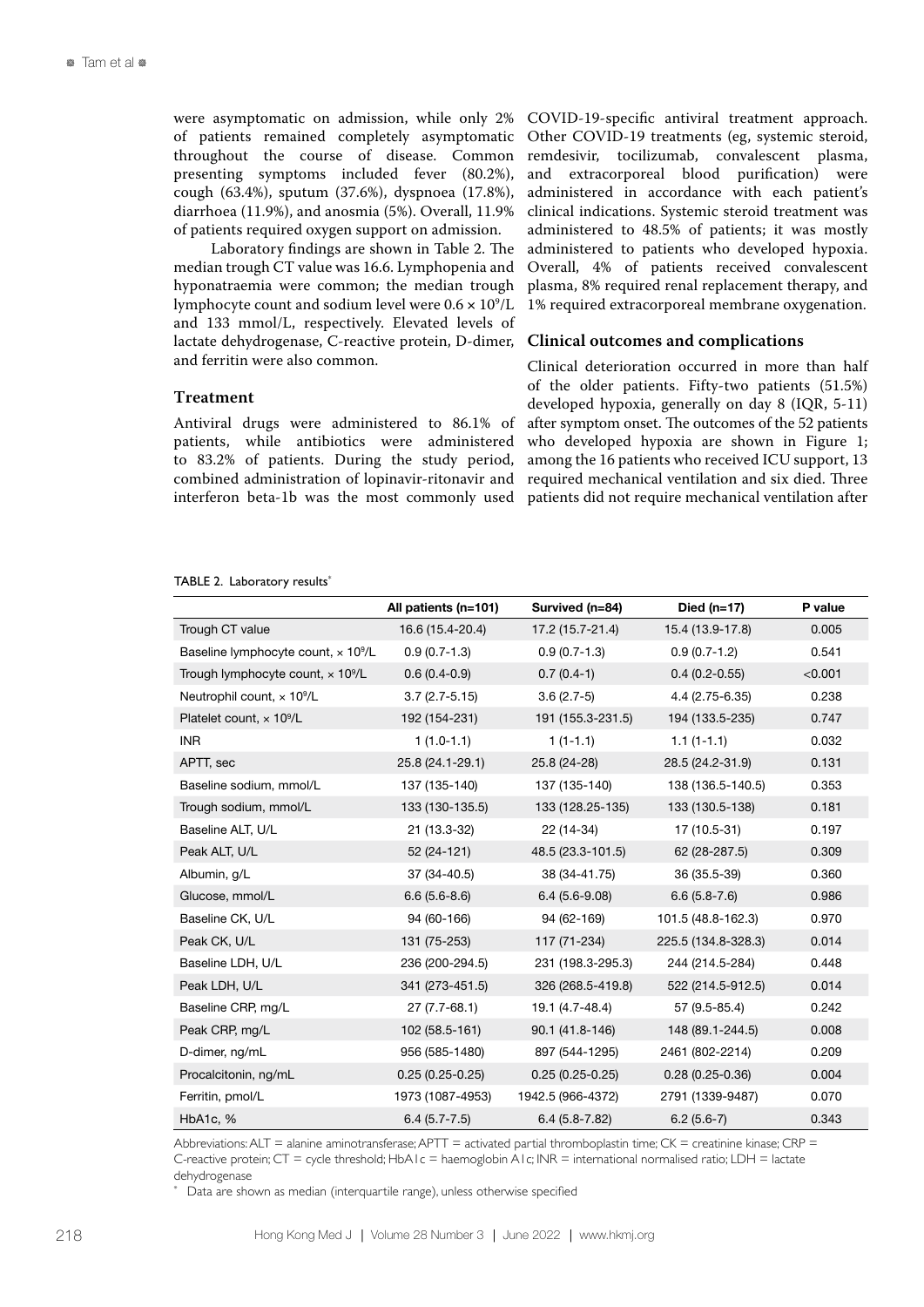ICU admission; all three survived. Thirty-six patients with hypoxia were admitted to general wards because they were not candidates for ICU admission or did not require intensive care; of these 36 patients, 25 survived and 11 died. All 11 patients who died without ICU support had a do-not-resuscitate order and thus did not receive cardiopulmonary resuscitation. Among the 49 patients who did not develop hypoxia, all survived. The overall mortality rate was  $16.8\%$  (n=17); the mortality rate among patients who developed hypoxia was 32.7%. Among all ICU patients and among ICU patients who required mechanical ventilation, the mortality rates were 37.5% and 46.2%, respectively.

Acute kidney injury and liver impairment each occurred in 25.7% of patients (Table 3). Superinfection occurred in 17.8% of patients, while delirium occurred in 5.9% of patients. Three patients (3%) experienced thromboembolic or ischaemic events: deep vein thrombosis, acute ischaemic stroke, and acute myocardial infarction (n=1 each). The median time from admission to discharge was 18.5 days (IQR, 12-26), while the median time from admission to death was 15 days (IQR, 10-30).

# **Comparison of survivors and non-survivors**

Patients who died during the index admission were older (median age, 72 vs 82 years, P=0.028) and had greater frailty (median CFS score 3 vs 5, P=0.009) [Table 1]. A higher viral load was observed in nonsurvivors (trough CT value 17.2 vs 15.4, P=0.005). Non-survivors also had a lower trough lymphocyte count  $(0.7 \text{ vs } 0.4 \times 10^9/\text{L}, \text{ P}<0.001)$ ; a higher international normalised ratio (1 vs 1.1, P=0.032); and higher peak levels of creatinine kinase (117 vs 225.5 U/L, P=0.014), lactate dehydrogenase (326 vs 522 U/L, P=0.014), C-reactive protein  $(90.1 \text{ vs } 522 \text{ U/L})$ 148 mg/L, P=0.008), and procalcitonin  $(0.25 \text{ vs }$ 



0.28 ng/mL, P=0.004) [Table 2]. More non-survivors had acute kidney injury (15.5% vs 76.5%, P<0.001) and superinfection (13.1% vs 41.2%, P=0.006) [Table 3].

# **Impacts of age and frailty on mortality**

The mortality rates in patients aged 65-69, 70-79, 80-89, and ≥90 years were 9.1% (3/33), 10% (3/30), 30% (9/30), and 25% (2/8), respectively (Fig 2). Patients who were very fit and well (CFS score 1-2) had a mortality rate of 5.7% (2/35); patients who were managing well or vulnerable (CFS score 3-4) had a mortality rate of 14.7% (5/34); patients with mild to moderate frailty (CFS score 5-6) had a mortality rate of 23.5% (4/17); and patients with at least severe frailty (CFS score  $\geq$ 7) had a mortality rate of 40%

| TABLE 3. Outcomes and complications <sup>*</sup> |
|--------------------------------------------------|
|--------------------------------------------------|

|                                       | All patients (n=101) | Survived (n=84) | Died $(n=17)$ | P value |
|---------------------------------------|----------------------|-----------------|---------------|---------|
| Clinical deterioration                |                      |                 |               |         |
| Time from symptom onset to hypoxia, d | $8(5-11)$            | $9(6-11)$       | $7(4.5-11)$   | 0.405   |
| Hypoxia                               | 52 (51.5%)           | 35 (41.7%)      | 17 (100%)     | < 0.001 |
| ICU admission                         | 16 (15.8%)           | 10 (11.9%)      | 6(35.3%)      | 0.016   |
| Mechanical ventilation                | 13 (12.9%)           | 7(8.3%)         | 6(35.3%)      | 0.002   |
| Complications                         |                      |                 |               |         |
| Acute kidney injury                   | 26 (25.7%)           | 13 (15.5%)      | 13 (76.5%)    | < 0.001 |
| Liver impairment                      | 26 (25.7%)           | 19 (22.6%)      | 7 (41.2%)     | 0.110   |
| Delirium                              | $6(5.9\%)$           | $4(4.8\%)$      | 2(11.8%)      | 0.265   |
| Superinfection                        | 18 (17.8%)           | 11 (13.1%)      | 7 (41.2%)     | 0.006   |
| Thromboembolic/ischaemic event        | $3(3.0\%)$           | 1(1.2%)         | 2(11.8%)      | 0.073   |

Abbreviation:  $ICU =$  intensive care unit

\*

Data are shown as median (interquartile range) or No. (%), unless otherwise specified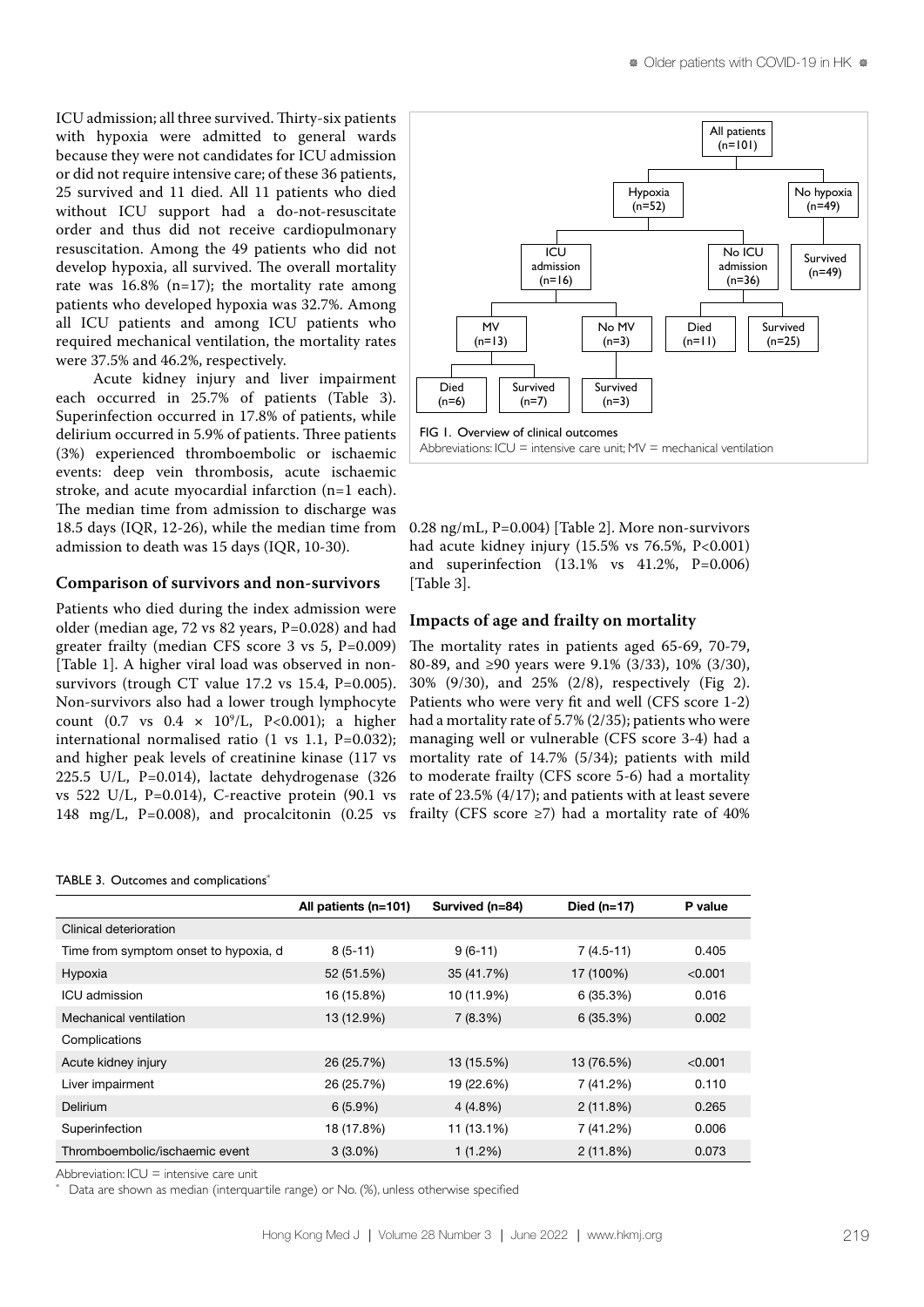



(6/15) [Fig 3]. The Cochran–Armitage trend test showed that mortality linearly increased with both age (P=0.031) and CFS score (P=0.003).

# **Discussion**

As of 31 October 2020, there were >5300 COVID-19 cases in Hong Kong; the median age was 43 and the overall case fatality rate was 2%.1 Previous studies have shown that mortality is much higher among older patients. A large prospective cohort study of 20 000 hospitalised patients with COVID-19 in the United Kingdom (median age, 74 years) revealed a mortality rate of 26%.3 Another cohort study of 5700 hospitalised patients with COVID-19 in New York revealed a mortality rate of 32.7% among the 1425 patients aged >60 years.9 Because hospitalisation is required for older adults (aged  $\geq 65$  years) with COVID-19 in Hong Kong, our in-patient mortality of 16.8% can be regarded as a close approximation of the case fatality rate for this age-group; this was significantly higher than the case fatality rate in the general population. The broad hospitalisation requirement for older adults in Hong Kong may also explain the substantially lower mortality rate in this study, compared with studies in countries where only patients with severe disease were hospitalised.

Our findings suggest that older patients tend to have symptomatic COVID-19. Fever occurred in >80% of patients; only 2% of patients remained completely asymptomatic throughout the course of disease. A meta-analysis of 41 studies by He et al, $10$ which involved >50 000 patients from all agegroups, revealed that the pooled percentage of asymptomatic COVID-19 was 15.6%—this was much higher than the rate in the present study. In addition to the possible effects of age differences, the high rate of symptoms reported in this study could also be related to the early identification and active screening of high-risk patients (eg, patients who had contact with positive cases and were placed under close medical surveillance in quarantine centres).

We observed some differences between survivors and non-survivors in terms of baseline patient characteristics, laboratory findings, and complications. Non-survivors were significantly older and had greater frailty; they also had a higher viral load, lower lymphocyte count, higher inflammatory marker levels, and higher incidences of acute kidney injury and superinfection. Because of sample size limitations, we did not perform multivariate analyses of each factor potentially associated with mortality; however, we observed some trends. For example, death occurred in 29% of patients with at least mild frailty (CFS score ≥5) and 33.3% of patients who required supplemental oxygen on admission; these features might be early indicators of poor prognosis. Furthermore, death occurred in 50% of patients with acute kidney injury and 38.9% of patients with superinfection. Such complications could also be indicators of poor prognosis because the associated mortality rates were not negligible.

In this study, patients generally showed clinical deterioration on day 8 after symptom onset. This is consistent with the findings by Zhou et  $al^2$  in Wuhan, where the times from illness onset to dyspnoea and sepsis were 7 and 9 days, respectively. Additionally, the overall rate of deterioration was high among older patients, such that 51.5% developed hypoxia during the course of disease. This was comparable to the results of a study by Mostaza et al, $6$  in which exacerbation of dyspnoea occurred in 43% of 400 older patients. These high rates are a cause for concern because older patients with COVID-19 are reportedly more susceptible to silent hypoxia, $11,12$ which may be missed without close monitoring; thus, subsequent treatment may be delayed.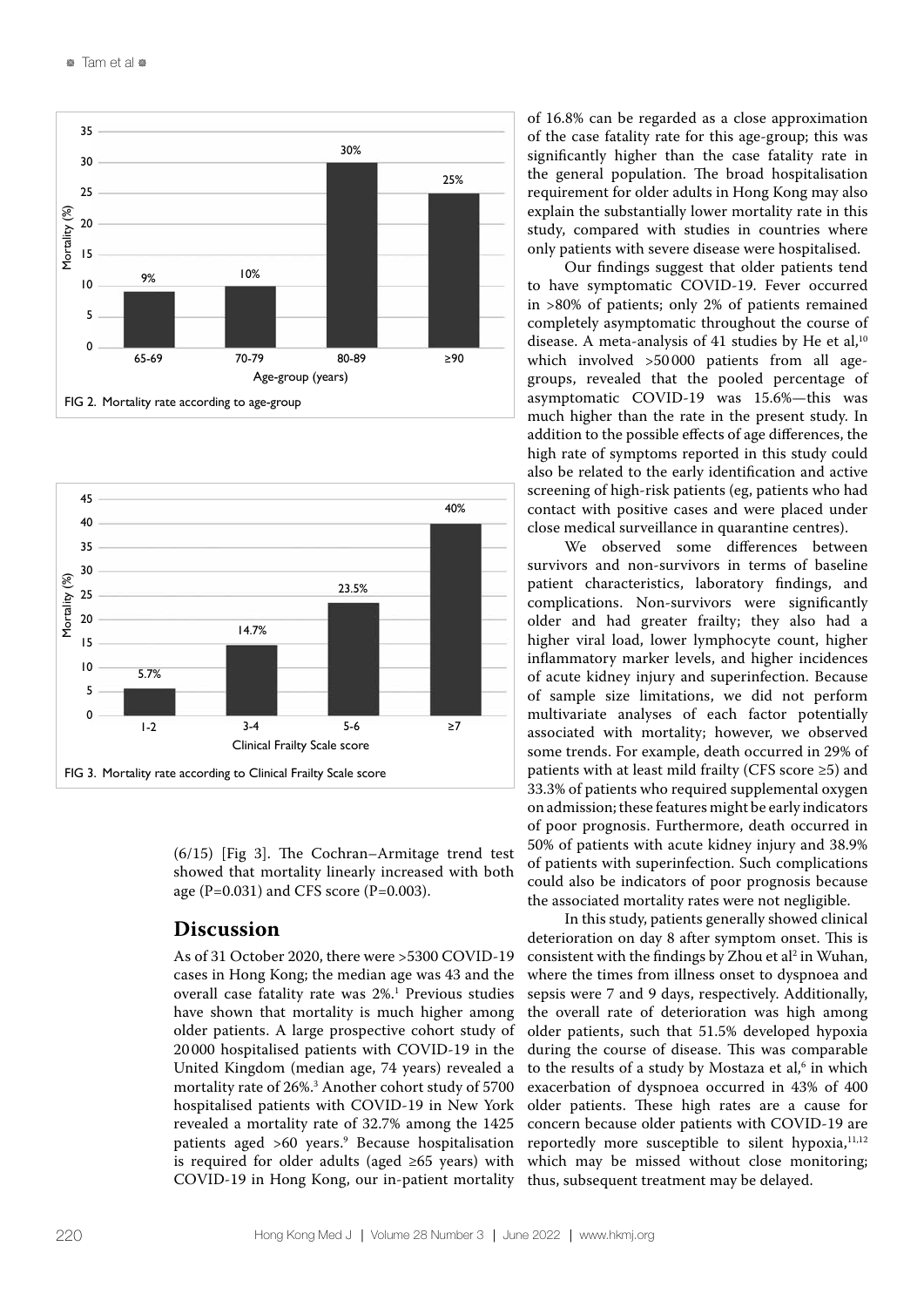In this study, a do-not-resuscitate order had been issued for each of the 11 hypoxic patients who died after a lack of ICU support. These patients constituted 10.9% of all older patients in the study; they were substantially older and had greater frailty, both of which were contra-indications for ICU admission. The care team was able to promptly identify these patients and involve them (and/or their families) in advanced care planning. Because resources are limited during the COVID-19 pandemic, it is important to identify patients at risk of deterioration, as well as patients with poor reserve who are unlikely to survive the disease. In the early stages of the global pandemic, some countries proposed age limits for access to intensive care because of crises in their healthcare systems; such proposals created ethical dilemmas and allegations of ageism.13,14 Frailty screening was proposed to replace the age criterion for resource allocation<sup>13</sup>; accordingly, we compared its association with inpatient mortality to the association of age with inpatient mortality.

Frailty has been defined as an ageing-related decline in physiological reserve, which leads to increased vulnerability to stress. It has been associated with poor clinical outcomes in older adults7,15,16 and has been used to predict chest infection–related mortality.<sup>17</sup> The CFS is a simple nine-point tool for assessing frailty. Compared with non-frail patients (CFS score 1-4), at least mild frailty (CFS score ≥5) has been independently associated with all-cause mortality in hospitalised patients.<sup>18</sup>

A few studies have shown a relationship between frailty and COVID-19–related mortality. In a European multicentre cohort study of in-patients with COVID-19, Hewitt et al<sup>19</sup> found that the hazard ratio for mortality increased with increasing CFS score; compared with CFS score 1-2, the adjusted hazard ratios were 1.55 for CFS score 3-4, 1.83 for CFS score 5-6, and 2.39 for CFS score 7-9. Disease outcome was more accurately predicted by frailty than by age or co-morbidity. Moreover, mortality rates in patients with CFS scores 5-6 and ≥7 were 30.9% and 41.5%, respectively; these were broadly similar to our findings. In the United Kingdom, Brill et al<sup>20</sup> conducted a study of very old patients with COVID-19; they found a significantly higher CFS score (but not significantly older age) among patients who died than among patients who survived. The results of both above studies are consistent with our findings.

In this study, we observed a substantial increase in mortality, from approximately 10% in patients aged 65-79 years to approximately 30% in patients aged 80-89 years. However, the mortality rate reached a plateau and did not increase with further increases in age. In contrast, mortality progressively increased with increasing frailty, from 5.7% in patients who were fit and well (CFS score 1-2) to 40% in patients with at least severe frailty (CFS score  $\geq$ 7). Although both age and frailty had linear statistical relationships with mortality, the linearity was more pronounced for frailty. Our findings support the use of frailty screening at admission for all older patients with COVID-19; this early assessment can predict adverse outcomes, regardless of initial symptoms and disease severity. Rather than age alone, frailty and age should be considered together when making decisions about resuscitation and advanced care planning.

A notable strength of this study was that it provided a comprehensive overview of the clinical course and outcomes in all older patients with COVID-19, over a wide range of disease severity, because of the non-selective hospitalisation policy in Hong Kong. Because all admitted older adults were included in the study, there was no selection bias. Furthermore, because patients who had not been discharged by the study date were excluded from the study, data were available for all clinical outcomes among the included patients.

There were some limitations in this study. First, it had a small sample size. Tuen Mun Hospital was the only designated centre in the New Territories West Cluster in Hong Kong that provided acute care during the index admission for patients with COVID-19; it covered a population of >1 million. Although this was a cluster-based study, the sample size was small and certain statistical tests could not be performed because they were underpowered. Future multicentre or multi-cluster studies may yield more comprehensive results. Second, the CFS score was determined in a retrospective manner; it might have been limited by the availability of functional assessment data from electronic records. While assessments of patients under geriatric care are usually comprehensive, evaluations might have been incomplete for patients who were new to the Hospital Authority. To minimise potential errors, the scores were separately determined by two geriatric specialists, then stratified into four categories of CFS score. Although dedicated prospective assessments are preferable, previous studies have shown that retrospectively determined CFS scores have high precision and reliability, compared with prospectively determined scores.21 Third, some data were missing. For example, effective reporting of disease symptoms and onset might be difficult for dependent older adults; moreover, some blood tests (eg, procalcitonin, ferritin, and D-dimer) were not performed for some patients. Finally, the results of this study might not be generalisable to other countries or centres because the management of patients with COVID-19 largely depends on local practices. Hospitalisation rates, treatment thresholds, and therapeutic regimens may considerably vary around